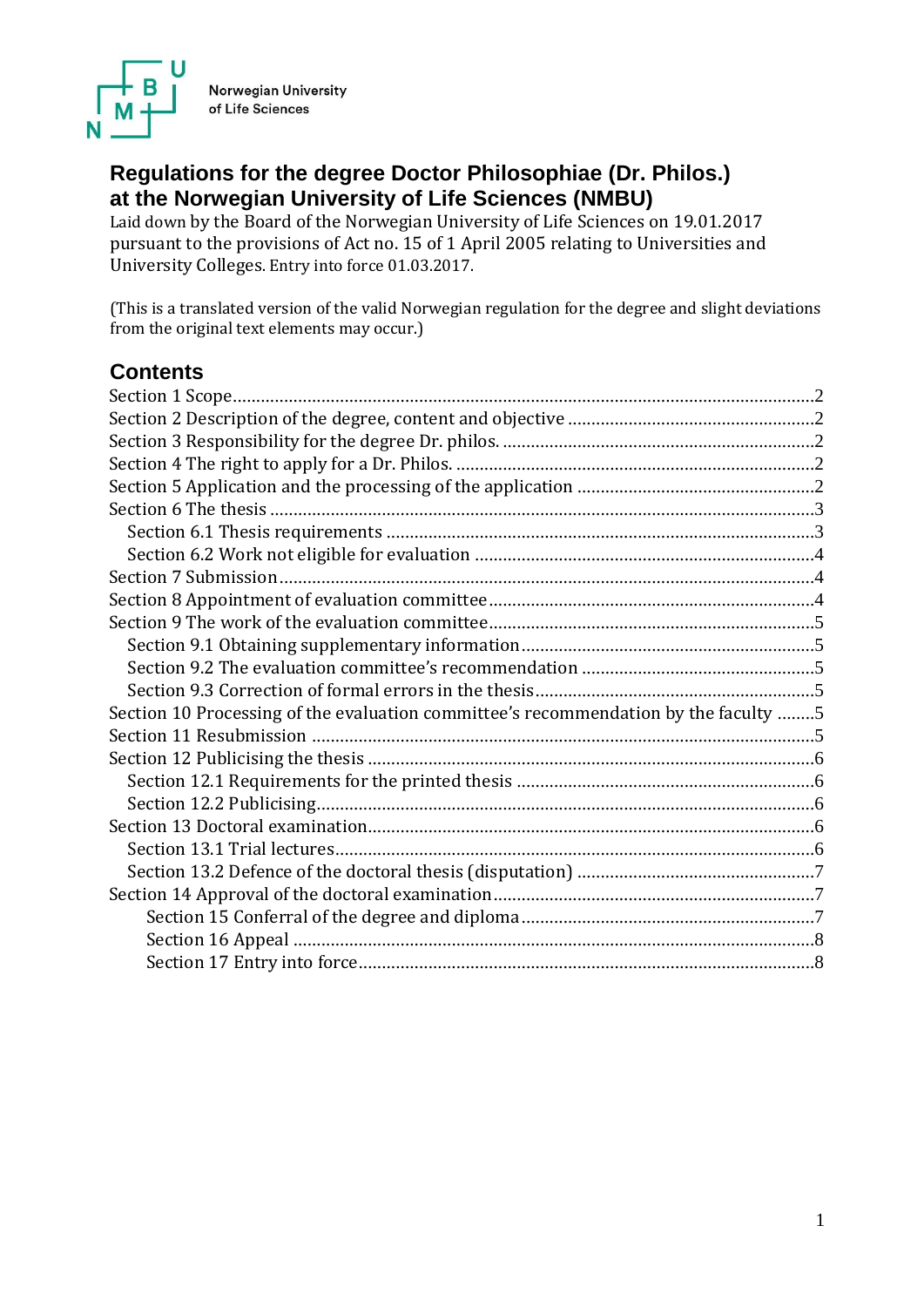# <span id="page-1-0"></span>**Section 1 Scope**

These regulations apply to the degree Doctor Philosophiae (Dr. Philos.), it regulates the right for a candidate to take the Dr. Philos. degree exam and the required activities associated with it.

# <span id="page-1-1"></span>**Section 2 Description of the degree, content and objective**

(1) The degree of Doctor Philosophiae (Dr. Philos.) is a non-supervised doctorate to be awarded to individuals who have completed a graduate degree, i.e. master's degree or equivalent. The research work and the process associated to the thesis may be undertaken without the formal affiliation to the university.

(2) A Dr. Philos. degree qualifies for research activities and other work that requires a high level of scientific insight, working methods and analytical thinking in accordance with good scientific practice and research ethics standards.

Dr. Philos. is awarded on the basis of:

- a. An approved doctoral thesis
- b. An approved doctoral exam
	- i Two trial lectures (one for a given subject, and one for a chosen subject)
	- ii Public defence of the doctoral thesis (disputation)

# <span id="page-1-2"></span>**Section 3 Responsibility for the degree Dr. philos.**

(1) The university Board has the overall responsibility for the degree Dr. Philos. and stipulates the regulations for the degree. The thesis must address a topic that is relevant to one of NMBU's subject areas.

(2) The faculty will decide whether a submitted thesis is a topic that would be in the faculty's academic portfolio, if it is worthy of a defence for Dr. Philos., and if the doctoral examination is approved.

## <span id="page-1-3"></span>**Section 4 The right to apply for a Dr. Philos.**

(1) In order to have the right to apply for the awarding of the Dr. Philos. one has to be the citizen of a Nordic country and have minimum 5 (five) years of higher education, including a master's degree or similar. The faculty may grant a candidate who can prove equivalent qualifications in one of its disciplines, the right to sit the doctoral examination. It is the candidate's responsibility to submit documentation of equivalent qualifications.

(2) The faculty can, on the basis of a well-grounded application and a recommendation from the relevant academic community, grant the right to apply for the Dr. Philos. exam to a non-Nordic citizen with satisfactory qualifications. The candidate must have a residence permit in Norway, or he/she must fulfil at least one of the following criteria:

- a. The thesis discusses a topic or is based on research directly related to Norway;
- b. The thesis has a strong association to Norwegian research in the respective area; or
- c. The doctoral work is pursued at a Norwegian university or research institute, or in close contact with Norwegian scientists.

## <span id="page-1-4"></span>**Section 5 Application and the processing of the application**

(1) An application to have a thesis evaluated for the Dr. Philos. degree shall be submitted to the relevant NMBU faculty, based on subject area. The application may be sent to the rector if in doubt over which faculty the doctoral work belongs to.

(2) Together with the application, the candidate must hand in the following:

a. One copy of the thesis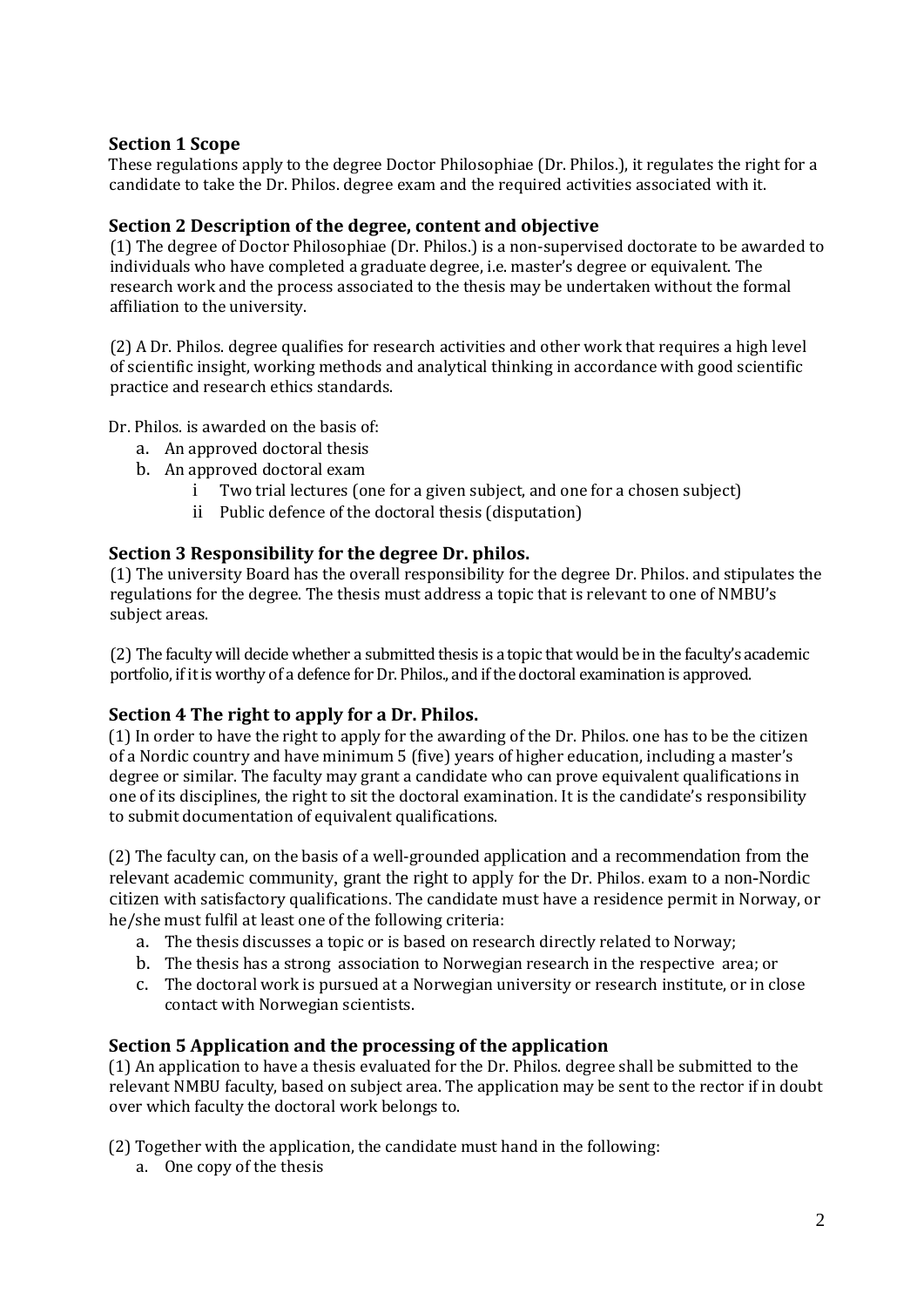- b. Documentation of previous education or of equivalent qualifications
- c. A list of previous scientific works / publications (these must be available upon request); and if relevant
- d. Documentation of residence permit in Norway
- e. Documentation that the thesis has association to Norway (applies to non-Nordic citizens).

(3) The faculty decides if the doctoral work is connected to the faculty's research area(s), assesses the candidate's qualifications and determines the decision on basis of the candidate's documentation.

(4) The faculty may require that the candidate complete defined courses and / or passes a test before being allowed to have the doctoral work evaluated.

# <span id="page-2-0"></span>**Section 6 The thesis**

## <span id="page-2-1"></span>*Section 6.1 Thesis requirements*

(1) The thesis must approach a subject with relevance to one of NMBU's fields of research.

(2) The thesis shall be an independent, scientific work that fulfils international standards and is of high academic quality in terms of the formulation of research questions, the specification of concepts, the methodological, theoretical and empirical basis, documentation, the use of literature and the form of presentation.

(3) The thesis must be on the same academic level as a PhD thesis, but the scope of the thesis must be considerably more extensive. The thesis shall contribute to the development of new scientific knowledge and must be of sufficiently high academic quality to merit publication as part of the scientific literature in the field.

(4) As a main rule works that are more than ten years old cannot be used as part of the thesis. In cases where such works are included an assessment of these sub-component(s) connection to the thesis, and how they have provided new knowledge to the subject area, shall be included in the request to have the work evaluated.

(5) The thesis may consists of several shorter pieces of work (manuscripts or papers) if there is a connection between the pieces of work and this connection is made clear.

(6) Theses that include co-authored pieces of work must be accompanied by co-declaration(s) describing the candidate's contribution to each piece of work.

(7) The NMBU guidelines for the use of authors' addresses must be used for co-authored pieces of work included in the doctoral degree work.

(8) A single thesis may be submitted by more than one candidate, for joint evaluation, provided that the contribution of each candidate can be clearly identified and the extent of each of the contributions equals one thesis.

(9) The thesis must be written in Norwegian, Swedish, Danish or English. A Dr. Philos. candidate who wishes to use another language must apply for permission to do so upon submission of the thesis. The decision is made by the faculty.

(10) The thesis must be publicly available.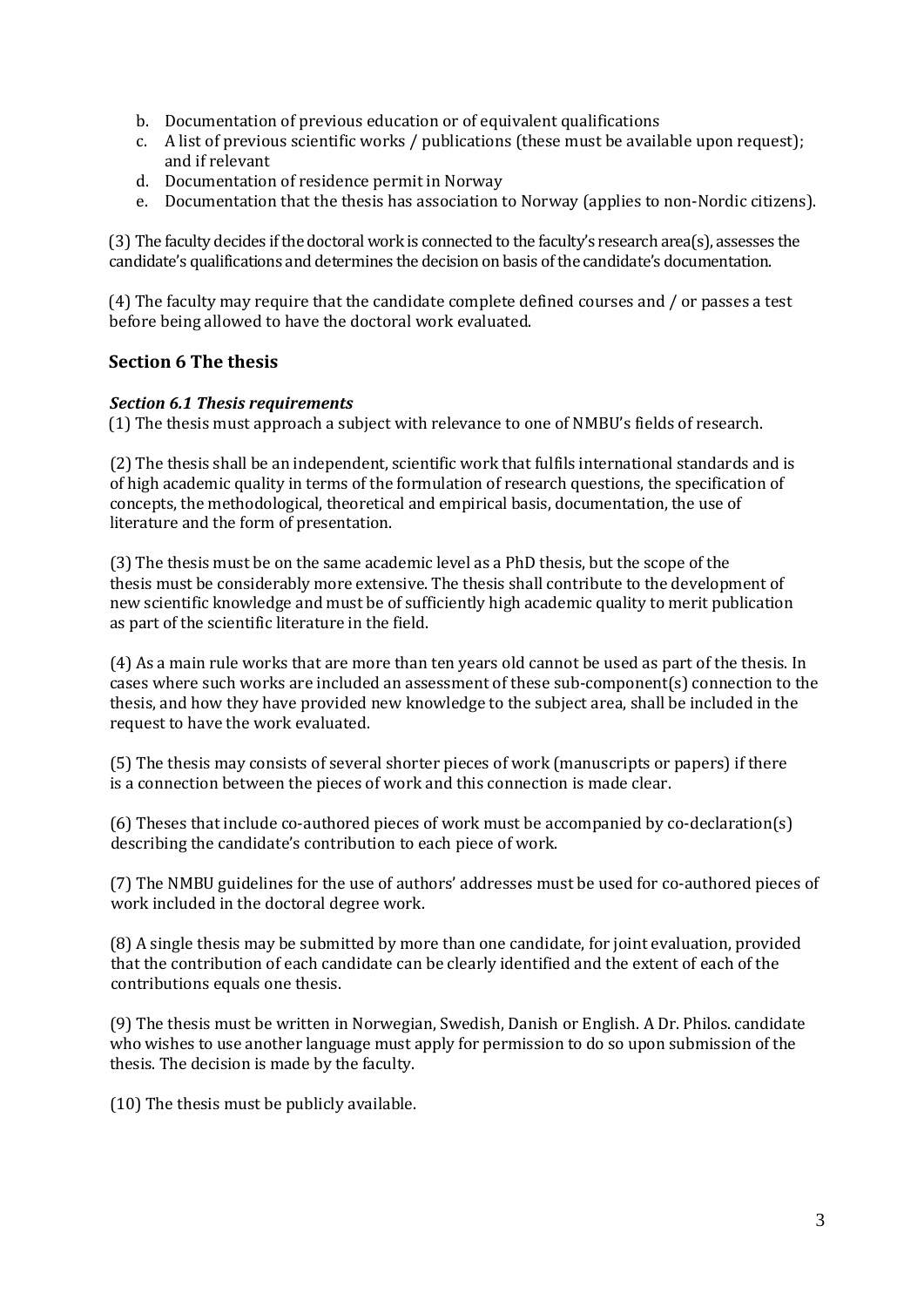# <span id="page-3-0"></span>*Section 6.2 Work not eligible for evaluation*

(1) A work, or parts of a work, that has been approved as the basis for previous examinations or degrees will not be eligible for evaluation. Nevertheless, data, analyses or methods from previous degrees may be used as the basis for a Dr. Philos. thesis.

(2) A work, or parts of a work, that has been evaluated and accepted or found ineligible for defence for a degree at a Norwegian or foreign educational institution, is not eligible for evaluation even if the work is in a revised form.

(3) A work, or parts of a work, that is under evaluation for the doctoral degree at another Norwegian or foreign university may not simultaneously be submitted for evaluation at NMBU.

# <span id="page-3-1"></span>**Section 7 Submission**

(1) When the faculty has allowed the candidate to prepare for a Dr. Philos. evaluation, the candidate will submit the following:

- a. Five bound copies or stapled copies of the thesis
- b. A confirmation receipt of the submission of thesis (PDF) in the NMBU open archive, Brage
- c. A statement describing whether the thesis is submitted for the first or second time
- d. A declaration that the thesis has not been submitted for evaluation at another institution
- e. A declaration that the whole thesis or parts of the thesis has not been evaluation at another Norwegian or foreign institution; and if relevant
- f. Documentation that all necessary authorizations have been gathered
- g. Declaration of co-authorship by all co-authors

(2) A submitted work may not be withdrawn before it has been evaluated if it is worthy of being defended for the doctoral degree. The only changes that can be made to a submitted work may be of formal character.

# <span id="page-3-2"></span>**Section 8 Appointment of evaluation committee**

(1) Following the faculty approval of the application to submit the thesis for evaluation, the rector appoints an expert committee to evaluate the thesis, the trial lectures and the disputation. The evaluation committee must consist of minimum three members and is appointed on basis of a proposal from the faculty. The Public Administration Act section 6 on Partiality will apply to all committee members.

(2) The proposal must explain the reasoning behind the selection of members and indicate how the committee as a whole covers the subject area(s) addressed in the thesis.

(3) The evaluation committee must be composed so that:

- h. The members together have competence covering the subject area(s) addressed in the thesis
- i. Both genders are represented, if possible
- j. Two of the members have no association with NMBU, and at least one of these members should represent a prestigious foreign institution
- k. One of the members must be employed at NMBU in a permanent position, and will also act as the committee leader and coordinator
- l. All members hold a doctoral degree or equivalent academic qualifications.

(4) The Dr. Philos. candidate will be informed about the composition of the committee.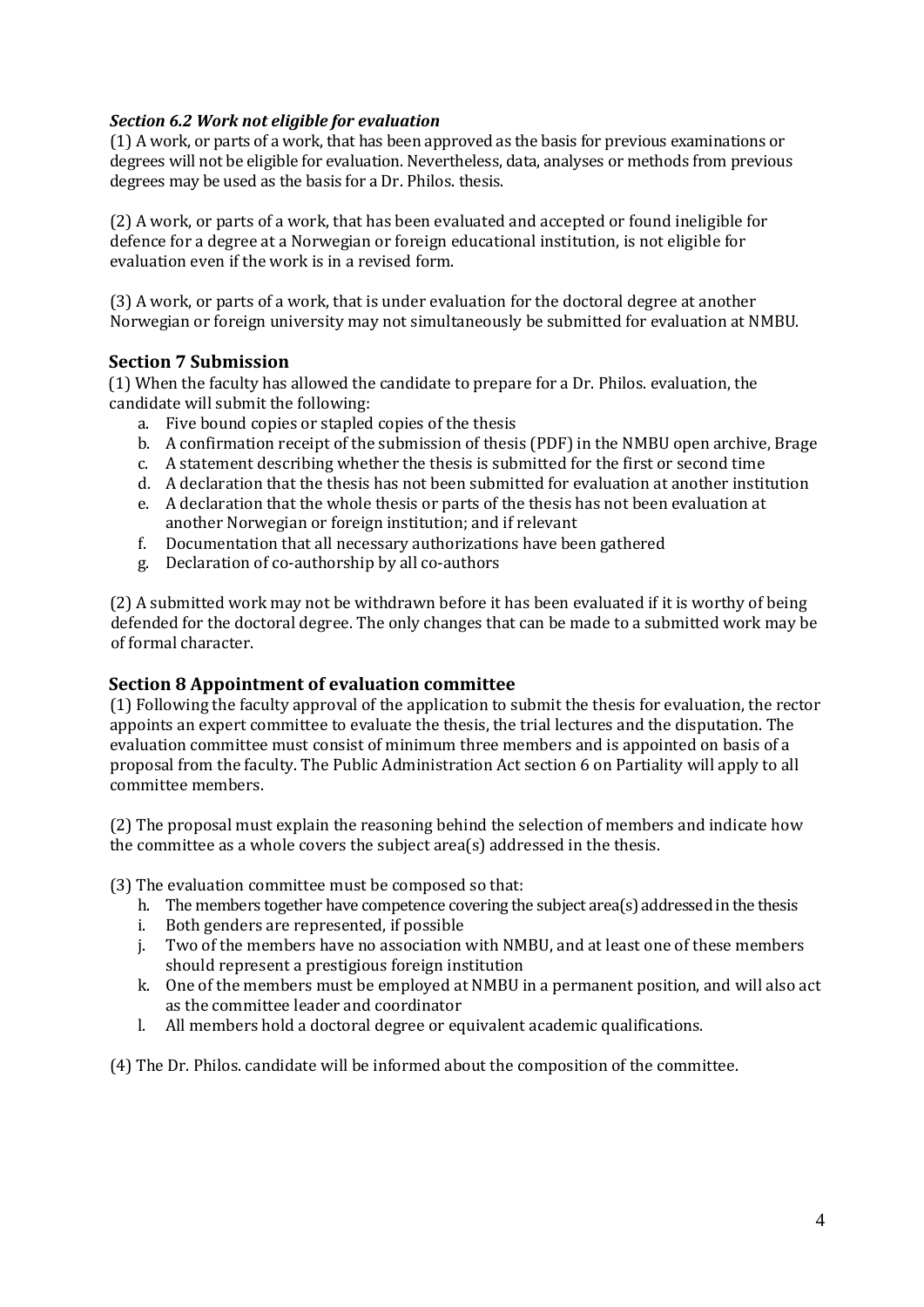# <span id="page-4-0"></span>**Section 9 The work of the evaluation committee**

#### <span id="page-4-1"></span>*Section 9.1 Obtaining supplementary information*

The evaluation committee may request the candidate's source data and supplementary or clarifying information.

#### <span id="page-4-2"></span>*Section 9.2 The evaluation committee's recommendation*

(1) Within three months after receiving the thesis, the evaluation committee reports a recommendation, with individual statements about whether the work is worthy of being defended for the Dr. Philos. degree. The recommendation and any dissenting opinions must be justified in the report.

(2) The recommendation and individual statements of the evaluation committee must be sent to the faculty. The faculty will inform the Dr. Philos. candidate about the recommendation and will grant him 10 working days to present written comments to the report. If the Dr. Philos. candidate does not wish to put forward comments, the faculty must be notified of this in writing as soon as possible. Any comments must be forwarded to the faculty. The faculty shall reach a decision on the case (cf. section 10).

(3) If the Dr. Philos. candidate's comments can have an impact on the question whether or not the thesis can be approved, the evaluation committee should receive the comments before the faculty makes their formal decision.

#### <span id="page-4-3"></span>*Section 9.3 Correction of formal errors in the thesis*

(1) A submitted thesis cannot be withdrawn before a final decision has been made as to whether or not it merits a public defence.

(2) The Dr. Philos. candidate can after submission apply to the faculty for permission to correct formal errors in the thesis. The application must be accompanied by a complete list of the errors (errata) that he/she wishes to correct. An application to correct formal errors must be submitted no less than four (4) weeks before the disputation, and such an application can be made only once.

## <span id="page-4-4"></span>**Section 10 Processing of the evaluation committee's recommendation by the faculty**

(1) The faculty decides, on the basis of the evaluation committee recommendation, if the doctoral thesis is worthy of a public defence.

(2) ) If the committee's recommendation is unanimous, the faculty will make its decision in accordance with the unanimous recommendation.

(3) If the committee's recommendation is splitted, the faculty will bring the dissentto rector, who may:

- a. Make a decision without further evaluation
- b. Seek further clarification from the evaluation committee
- c. Appoint two new experts to give individual statements about the thesis
- d. Decide that the two new experts will be part of an extended evaluation committee

Rector decides on the basis of the statement, comments from the Dr. Philos. candidate and comments from the two new experts.

(4) The candidate must be informed of the result of the process.

## <span id="page-4-5"></span>**Section 11 Resubmission**

A thesis that once has been rejected may be evaluated in a new version, either as the only work or as one of several connected works, at the earliest six months after the faculty has rejected the thesis. A new evaluation can only take place once.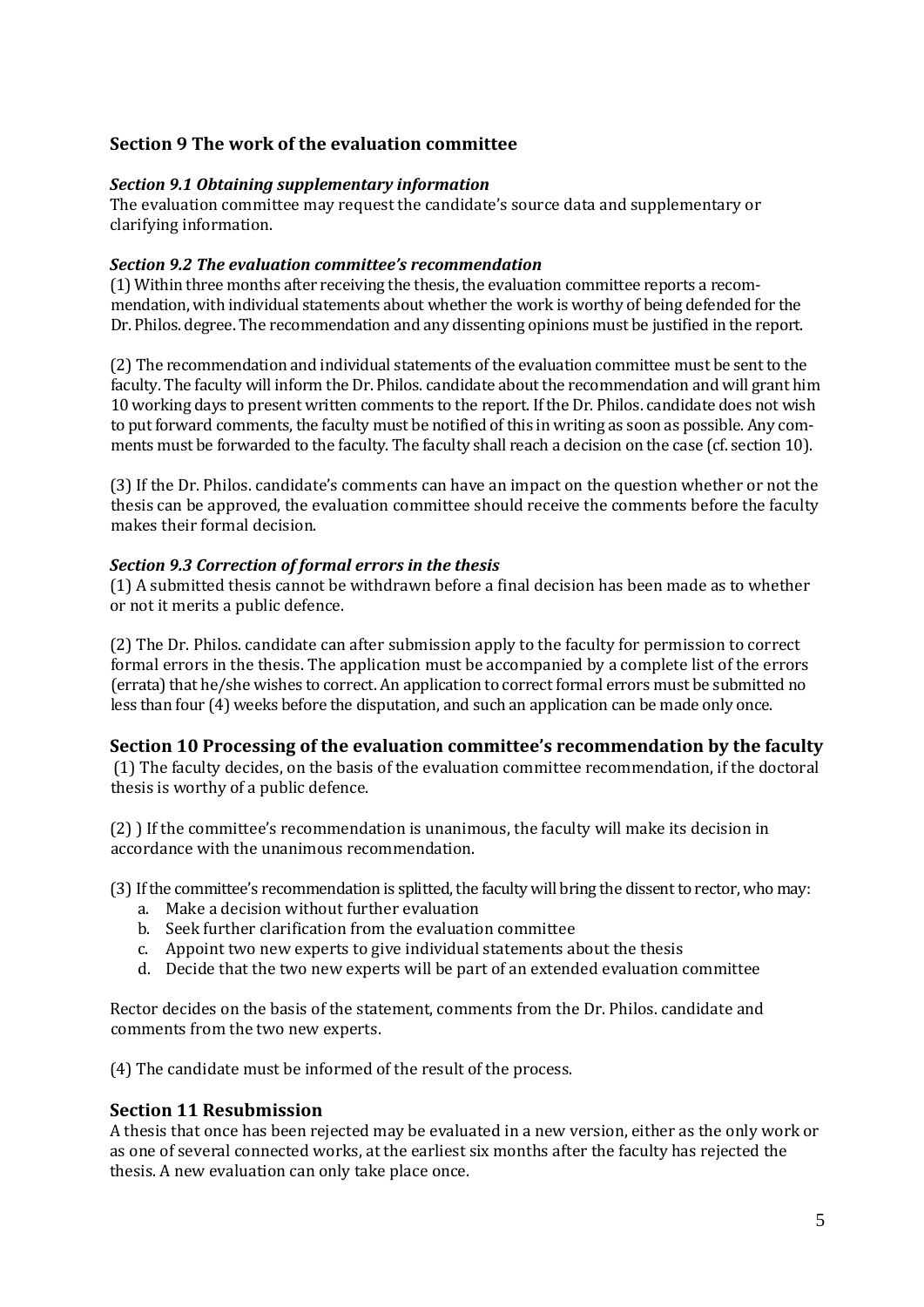# <span id="page-5-0"></span>**Section 12 Publicising the thesis**

# <span id="page-5-1"></span>*Section 12.1 Requirements for the printed thesis*

When the thesis merits a public defence it must be printed in the approved format. The printed thesis must be identical with the submitted version. However, *approved corrections of formal errors*(errata list) must be included at the end of the printed version, cf. section 9.3. The candidate must submit 8 copies of the printed version in the approved format to the university administration as well as the number set by the faculty to the faculty.

# <span id="page-5-2"></span>*Section 12.2 Publicising*

(1) The thesis must be made publicly available no later than 10 working days before the date set for public defence, and this is the responsibility of the faculty. The thesis must be made publicly available in the form in which it was submitted for evaluation, but with any errata rectified, cf. section 9.3.

(2) No restrictions may be placed on the publicising of the doctoral thesis, with the exception of a previously agreed postponement of the public release date. An external party is not entitled to demand that the whole or parts of the thesis be exempt from public access, cf. section 6.1.

(3) NMBU reserves a non-exclusive right to archive and publish the thesis via NMBU's open archive. The right means that the thesis must be filed and published in its entirety, as *one document* with all parts of the thesis included. NMBU shall not publish any parts of the thesis separated from the other parts. *The candidate may reserve the right to postpone the publication in the open archive for up to one year from the disputation date.*

(4) When publishing a Dr. Philos. thesis, candidates must comply with the prevailing guidelines on crediting the institutions, cf. section 6.

# <span id="page-5-3"></span>**Section 13 Doctoral examination**

## <span id="page-5-4"></span>*Section 13.1 Trial lectures*

(1) If the thesis is found worthy of public defence, the candidate will give two public trial lectures, one with a chosen topic and one with a specified topic.

(2) The trial lectures are independent parts of the doctoral examination. The purpose is to test the candidate's ability to acquire knowledge beyond the thesis topic and the ability to convey the knowledge in a lecture situation.

(3) The title of the chosen topic will be announced to the faculty one month before the trial lecture.

(4) The title of the trial lecture will be proposed by the evaluation committee and announced to the candidate ten (10) working days prior to the trial lecture.

(5) The trial lectures must take place at NMBU, and will be held in the thesis language or another language that has been approved, cf. section 6.1 ninth paragraph.

(6) The evaluation committee evaluates the trial lectures. Both trial lectures must be evaluated as passed before the public defence can be held. Reasons must be specified if the evaluation committee recommend no pass for one of, or both of, the trial lectures.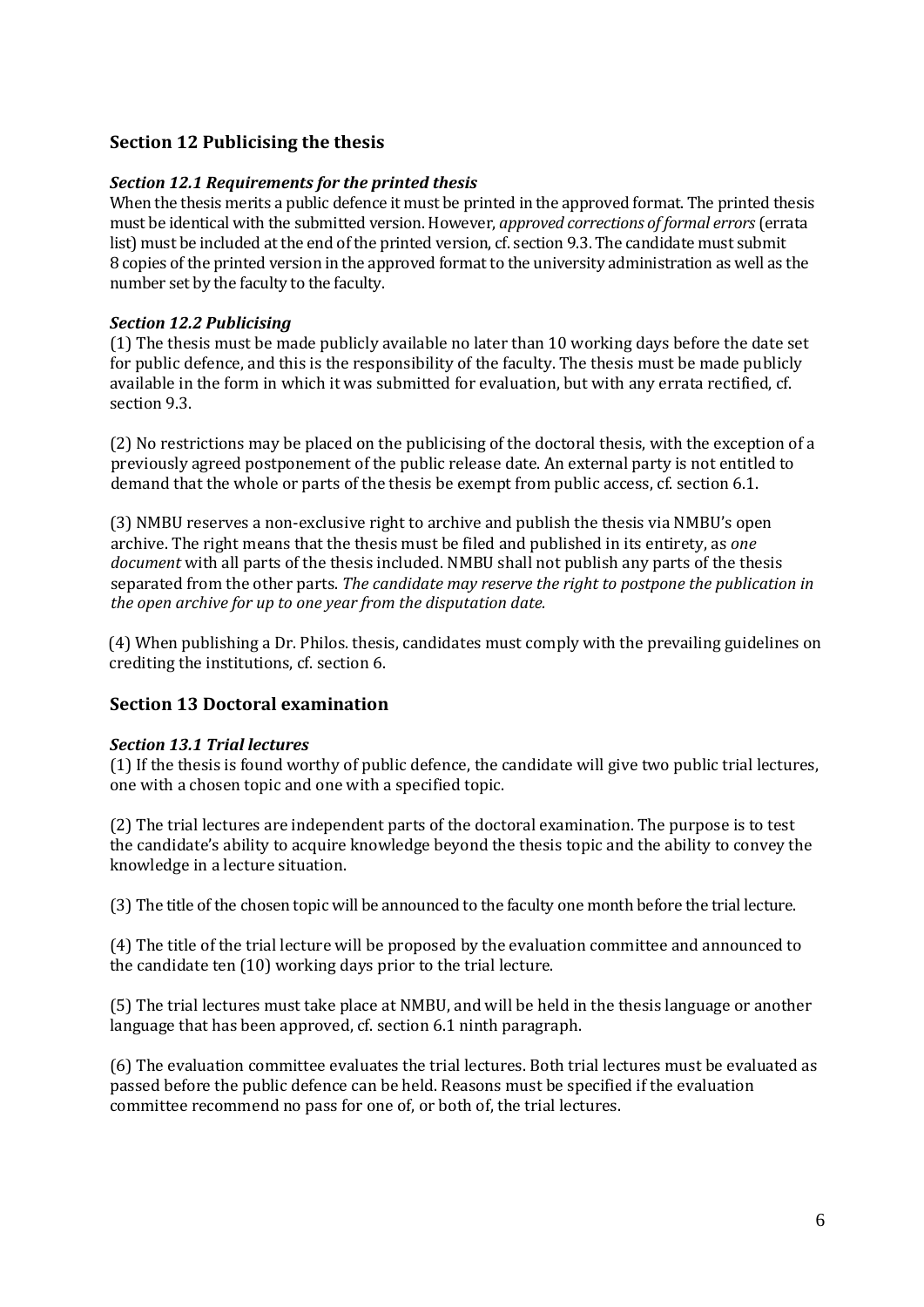# <span id="page-6-0"></span>*Section 13.2 Defence of the doctoral thesis (disputation)*

(1) The public defence of the thesis, disputation, must be arranged within 6 months after the thesis is found worthy of defence.

(2) Time and place for the public defence must be announced a minimum of 10 working days prior to the defence.

(3) The public defence must take place at NMBU.

(4) The committee that evaluated the thesis also evaluates the public defence.

(5) The public defence will be conducted in the thesis language or another language that has been approved, cf. section 6.1 ninth paragraph.

(6) There should normally be two ordinary opponents who are also members of the evaluation committee. Only in special situations ordinary opponents who have not earlier been members of the committee, may be announced.

(7) The public defence is chaired by the dean or by the person appointed by the dean. The chair of the public defence provides a brief account of the submission and evaluation of the thesis, and the assessment of the trial lectures. Then the Dr. Philos. candidate explains the objectives and findings of the doctoral thesis.

(8) The first ordinary opponent initiates the discussion before the Dr. Philos. candidate is given the opportunity to defend the thesis. After both opponents have concluded, the audience will have an opportunity to comment *ex auditorio*. Ex auditorio opposition requests must be notified to the chair during the defence and within a time announced at the opening of the defence. One of the opponents concludes the questioning and the chair of the public defence concludes the defence proceedings.

(7) The evaluation committee submits a recommendation to the faculty regarding its assessment of the defence of the thesis. If the defence is not approved, reasons must be given. The recommendation shall conclude whether or not the Dr. Philos. Candidate has passed the doctoral examination.

(8) The doctoral examination must be judged as passed before a Diploma can be issued.

## <span id="page-6-1"></span>**Section 14 Approval of the doctoral examination**

(1) The faculty makes the decision on approval of the trial lecture and the defence of the doctoral thesis on the basis of the recommendation of the evaluation committee.

(2) If the evaluation committee does not recommend that the trial lectures and public defence to be approved, a re-examination may be held once. The trial lecture on a specified topic must be given on a new topic and at the latest six (6) months after the first attempt. The re-examination should, if possible, be assessed by the original evaluation committee.

## <span id="page-6-2"></span>**Section 15 Conferral of the degree and diploma**

(1) On the basis of the faculty's report that the thesis, the trial lectures and the public defence have been approved, the rector shall confer the degree of Dr. Philos. to the candidate.

(2) The diploma and the Diploma Supplement will be issued by NMBU, according to national guidelines for the design of diplomas and diploma supplements. The diploma must be signed by the rector and the director of research.